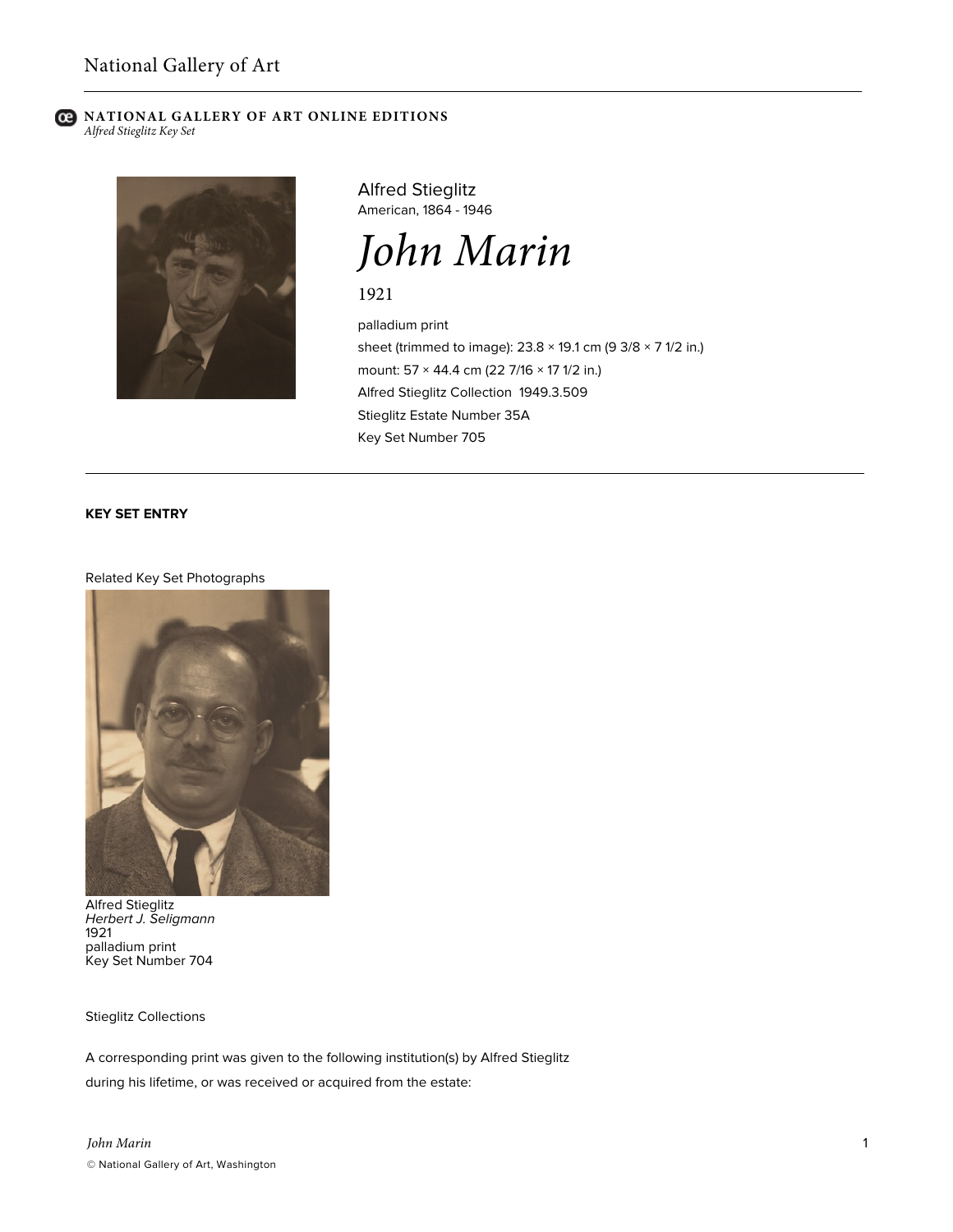|  | <b>CE NATIONAL GALLERY OF ART ONLINE EDITIONS</b> |  |  |
|--|---------------------------------------------------|--|--|
|  | Alfred Stieglitz Key Set                          |  |  |

Philadelphia Museum of Art, 1949-18-64

Other Collections

A print corresponding with this photograph can also be found in the following collection(s):

Philadelphia Museum of Art, 1967-285-40 [gelatin silver] (inscribed: John Marin / Alfred Stieglitz)

Lifetime Publications

A reproduction of this work appeared in the following publication(s) during Alfred Stieglitz's lifetime:

Thomas Jewell Craven, "John Marin," *Shadowland* 5 (October 1921): 11 (ill., untitled)

Paul Rosenfeld, "The Water-Colors of John Marin," *Vanity Fair* 18 (April 1922): 48 (ill., untitled)

### **INSCRIPTION**

by Doris Bry, on mount, lower left, in graphite: Treated by Steichen—6/50; lower left verso: 35 A / 35 A

### **PROVENANCE**

Georgia O'Keeffe; gift to NGA, 1949.

# **EXHIBITION HISTORY**

2001 Modern Art and America: Alfred Stieglitz and His New York Galleries, National Gallery of Art, Washington, DC, 2001